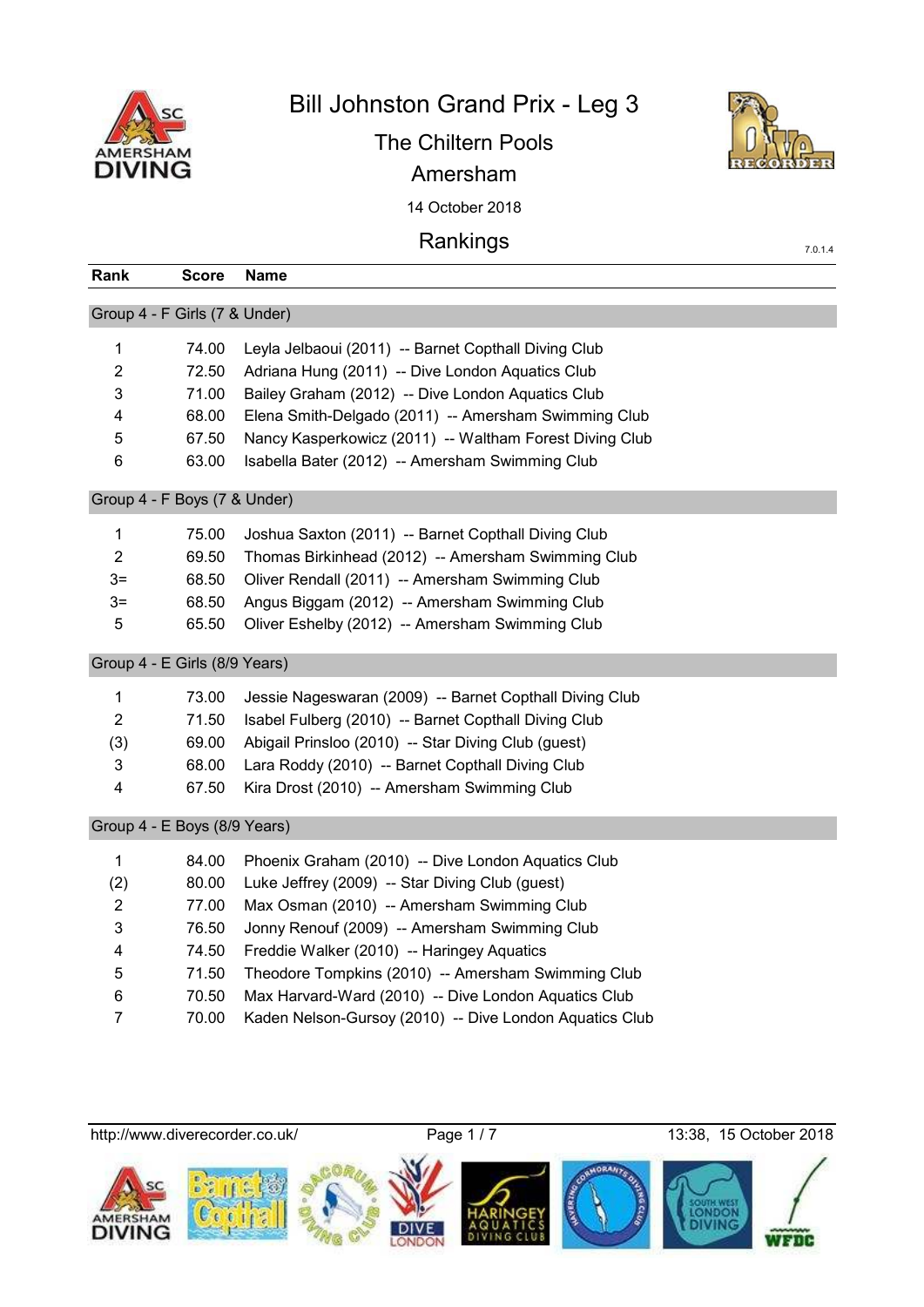| Rank           | <b>Score</b>                    | <b>Name</b>                                              |
|----------------|---------------------------------|----------------------------------------------------------|
|                | Group 4 - D Girls (10/11 Years) |                                                          |
|                |                                 |                                                          |
| (1)            | 77.50                           | Amy Clayton (2008) -- Star Diving Club (guest)           |
| 1              | 74.50                           | Zoe Schwager (2008) -- Barnet Copthall Diving Club       |
| (3)            | 74.00                           | Natalia Higgins (2007) -- Star Diving Club (guest)       |
| $\overline{2}$ | 73.00                           | Leena Patel (2007) -- Amersham Swimming Club             |
| 3              | 72.50                           | Eowyn Drost (2008) -- Amersham Swimming Club             |
|                | Group 4 - D Boys (10/11 Years)  |                                                          |
| (1)            | 80.50                           | Isaac Pearson (2008) -- Star Diving Club (guest)         |
| 1              | 80.00                           | Samuel Garnett (2007) -- Amersham Swimming Club          |
| $\overline{2}$ | 71.00                           | Oliwier Olszewski (2007) -- Barnet Copthall Diving Club  |
|                | Group 4 - C Boys (12/13 Years)  |                                                          |
| 1              | 72.00                           | Charles Bartlett (2006) -- Amersham Swimming Club        |
|                |                                 |                                                          |
|                |                                 | Group 4 - B+ Girls (14/16 Years)                         |
| 1              | 68.50                           | Paige Warner (2004) -- Waltham Forest Diving Club        |
|                |                                 | Group 4 - B+ Boys (14/16 Years)                          |
| 1              | 71.50                           | Dylan Constantinou (2004) -- Dacorum Diving Club         |
|                | Group 3 - E Girls (8/9 Years)   |                                                          |
| (1)            | 79.50                           | Ada Hanif (2009) -- Star Diving Club (guest)             |
| 1              | 79.50                           | Rannie Jones (2010) -- Haringey Aquatics                 |
| $\overline{2}$ | 78.00                           | Hannah Hopkinson (2009) -- Amersham Swimming Club        |
| 3              | 77.50                           | Hattie Kravetz (2009) -- Barnet Copthall Diving Club     |
| 4              | 77.00                           | Rebecca Collins (2009) -- South West London Diving       |
| (6)            | 75.50                           | Isla Hanif (2009) -- Star Diving Club (guest)            |
| 5              | 74.50                           | Jemima Bradley (2010) -- Barnet Copthall Diving Club     |
| 6              | 74.00                           | Alice Gravestock Snee (2010) -- South West London Diving |
| 7              | 71.00                           | Esme Newall (2009) -- Amersham Swimming Club             |
| 8              | 70.00                           | Libby Seage (2009) -- Amersham Swimming Club             |
| 9              | 67.00                           | Harper Heath (2010) -- South West London Diving          |
| 10             | 66.50                           | Chloe Thomson (2010) -- South West London Diving         |
|                | Group 3 - E Boys (8/9 Years)    |                                                          |
|                |                                 |                                                          |

|  | 64.50 Lucas Correia (2010) -- Haringey Aquatics |
|--|-------------------------------------------------|
|  | 58.50 Niall Everest (2009) -- Haringey Aquatics |

http://www.diverecorder.co.uk/ Page 2 / 7 13:38, 15 October 2018

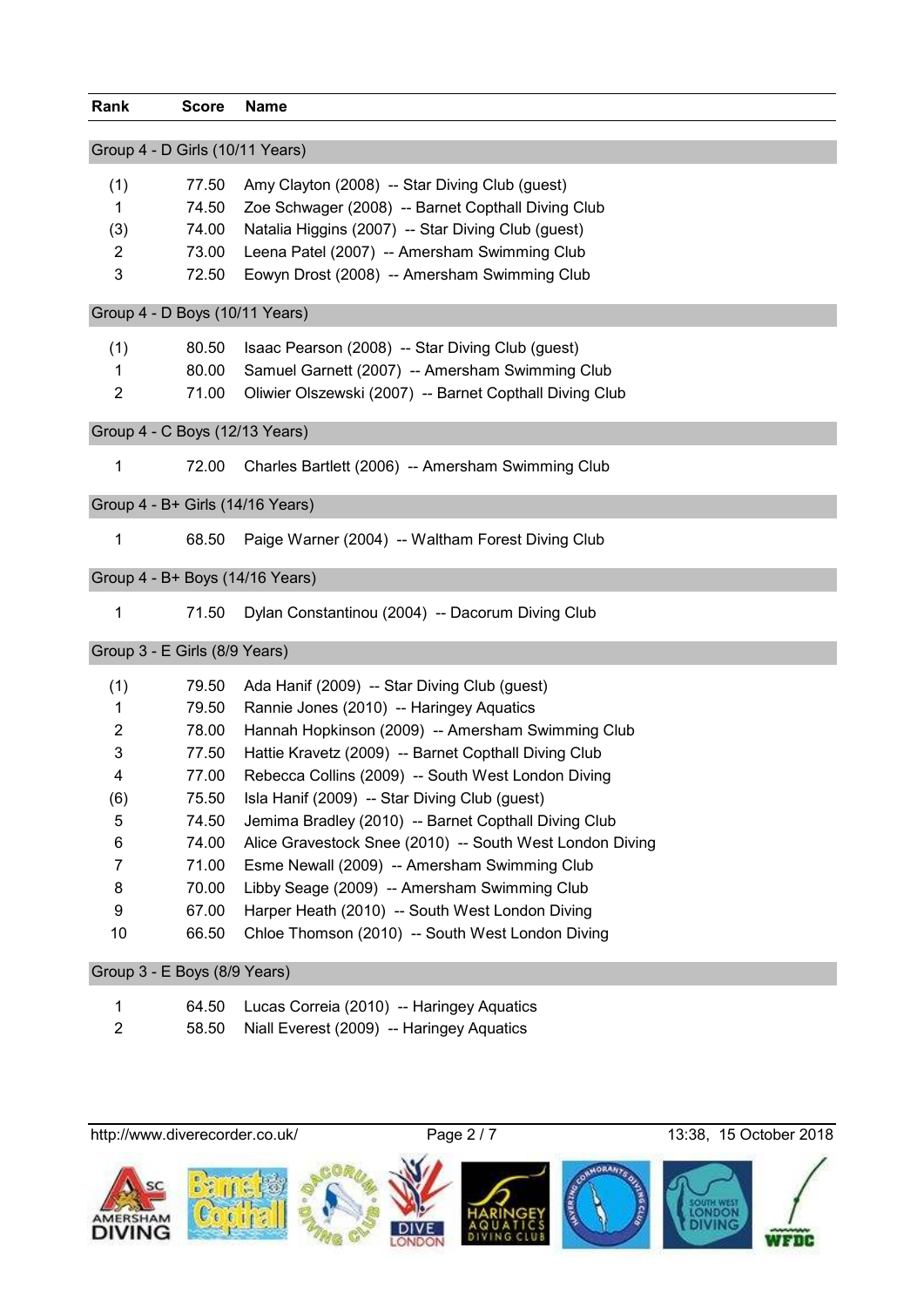#### **Rank Score Name**

# Group 3 - D Girls (10/11 Years)

| 1   | 79.00 | Erin Roddy (2008) -- Barnet Copthall Diving Club     |
|-----|-------|------------------------------------------------------|
| 2   | 78.50 | Beatrice Ratti (2008) -- South West London Diving    |
| (3) | 77.00 | Piper Mclachlan (2007) -- Star Diving Club (guest)   |
| 3   | 76.00 | Lucia Smith-Delgado (2008) -- Amersham Swimming Club |
| (5) | 75.50 | Liberty Smith (2007) -- Star Diving Club (guest)     |
| 4   | 74.50 | Edith Humphrey (2008) -- Barnet Copthall Diving Club |
| 5   | 73.00 | Robyn Eastlake (2008) -- South West London Diving    |
| 6   | 72.50 | Dulcie Considine (2007) -- Dacorum Diving Club       |
|     | 70.00 | Ella Chandler (2007) -- Barnet Copthall Diving Club  |
| 8   | 69.00 | Alice West (2008) -- Haringey Aquatics               |
| 9   | 68.00 | Dalya Ward (2008) -- Barnet Copthall Diving Club     |
| 10  | 65.00 | Eva Budd (2007) -- Haringey Aquatics                 |

# Group 3 - D Boys (10/11 Years)

| (1)  | 78.00 | Felix Bushell (2008) -- Star Diving Club (guest)  |
|------|-------|---------------------------------------------------|
| 1    | 75.50 | Jamie Allan (2008) -- South West London Diving    |
| 2    | 73.00 | Jake Haworth (2008) -- Havering Cormorants        |
| $3=$ | 71.50 | Jamie Gordon (2008) -- Waltham Forest Diving Club |
| $3=$ | 71.50 | Otto Fung (2007) -- Haringey Aquatics             |
| 5    | 69.50 | George Maudgil (2007) -- Haringey Aquatics        |
| 6    | 69.00 | Victor Bogunia (2008) -- Amersham Swimming Club   |
| 7    | 67.50 | Leon Barc (2008) -- Waltham Forest Diving Club    |
| 8    | 67.00 | Josh Timothy (2008) -- Amersham Swimming Club     |
| 9    | 61.00 | Harry Baker (2007) -- Amersham Swimming Club      |

# Group 3 - C Girls (12/13 Years)

| 1    | 82.00 | Katie Proudlove (2006) -- South West London Diving |
|------|-------|----------------------------------------------------|
| (2)  | 81.00 | Carrie Price (2006) -- Star Diving Club (guest)    |
| $2=$ | 80.00 | Daisy Grimes (2005) -- Waltham Forest Diving Club  |
| $2=$ | 80.00 | Lottie Young (2006) -- Waltham Forest Diving Club  |
| 4    | 79.00 | Lottie Webster (2006) -- South West London Diving  |
| (6)  | 78.00 | Charlotte Dale (2006) -- Star Diving Club (guest)  |
| 5    | 78.00 | Karma Donovan (2006) -- Haringey Aquatics          |
| 6    | 75.50 | Mary-Li McAleer (2006) -- Amersham Swimming Club   |
| 7    | 75.00 | Hannah Aldridge (2005) -- Amersham Swimming Club   |
| 8    | 74.50 | Hibah Ali (2005) -- Dacorum Diving Club            |
| 9    | 74.00 | India Frost (2006) -- Dacorum Diving Club          |
| 10   | 72.00 | Anna Biller (2006) -- Amersham Swimming Club       |
| 11   | 69.50 | Faith Jones (2006) -- Haringey Aquatics            |
|      |       |                                                    |

http://www.diverecorder.co.uk/ Page 3 / 7 13:38, 15 October 2018

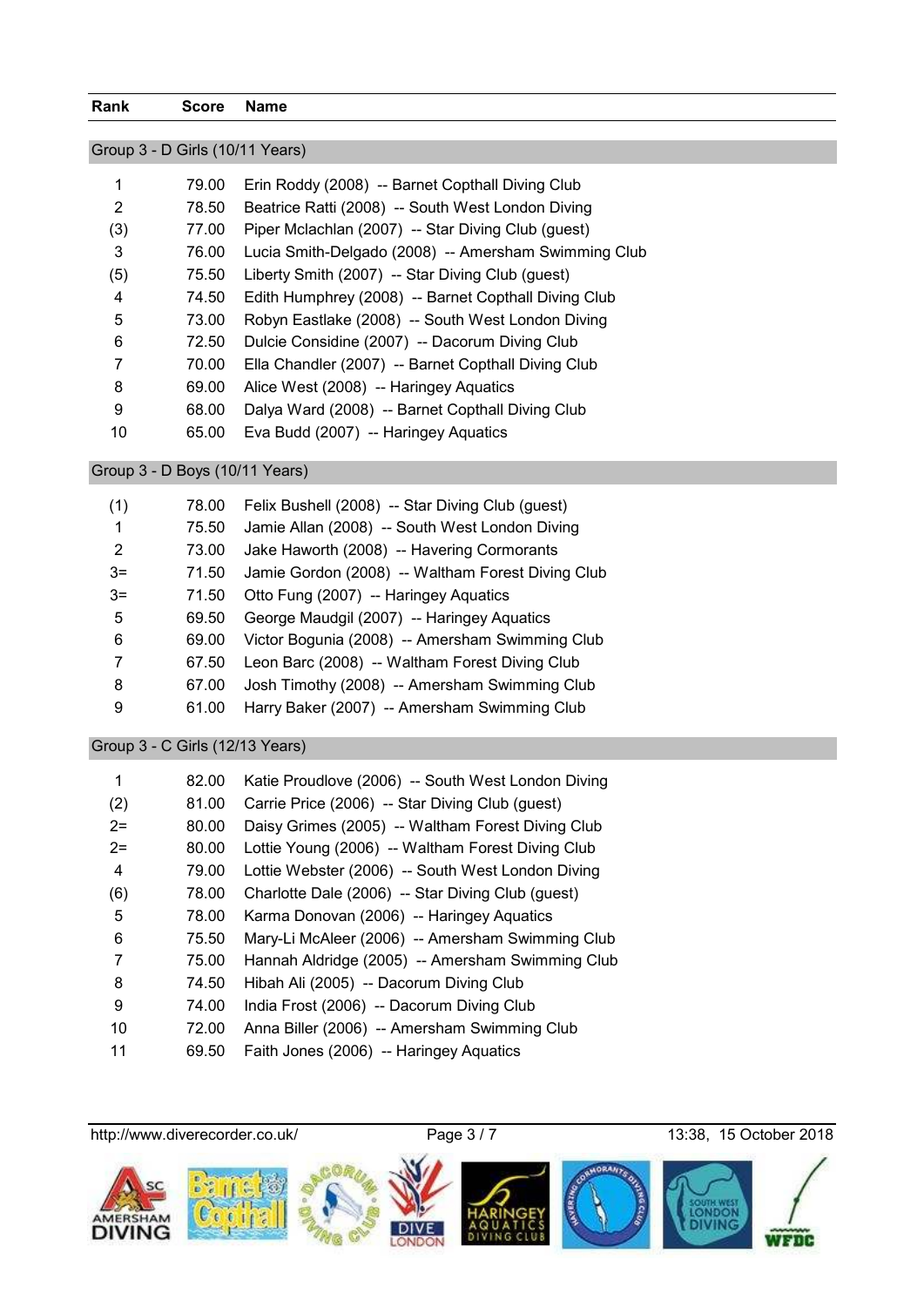| Rank                | <b>Score</b>                   | <b>Name</b>                                                                                         |
|---------------------|--------------------------------|-----------------------------------------------------------------------------------------------------|
|                     | Group 3 - C Boys (12/13 Years) |                                                                                                     |
|                     |                                |                                                                                                     |
| 1                   | 77.00                          | Edward Quaife (2005) -- Amersham Swimming Club                                                      |
| $\overline{2}$<br>3 | 72.50                          | Ewan Dibble (2006) -- Amersham Swimming Club                                                        |
|                     | 70.00<br>68.00                 | Cooper Edwards (2005) -- Amersham Swimming Club                                                     |
| 4<br>5              | 66.00                          | Raphael Bochkoltz (2005) -- Amersham Swimming Club<br>Castor Warrilow (2006) -- Dacorum Diving Club |
| 6                   | 65.50                          | Ioan Evans (2005) -- Amersham Swimming Club                                                         |
| $\overline{7}$      | 65.00                          | Oscar Jones (2006) -- Amersham Swimming Club                                                        |
| $8=$                | 64.00                          | Jack Knight (2006) -- Amersham Swimming Club                                                        |
| $8=$                | 64.00                          | Oliver Frost (2005) -- Dacorum Diving Club                                                          |
| 10                  | 63.50                          | Kieran Stratfull (2006) -- Amersham Swimming Club                                                   |
|                     |                                |                                                                                                     |
|                     |                                | Group 3 - B+ Girls (14/16 Years)                                                                    |
| 1                   | 75.00                          | Molly Keane (2003) -- Havering Cormorants                                                           |
| $\overline{2}$      | 71.50                          | Manon Cantor (2004) -- Haringey Aquatics                                                            |
|                     |                                |                                                                                                     |
|                     |                                | Group 3 - B+ Boys (14/16 Years)                                                                     |
| 1                   | 85.00                          | Neo Dempsey-James (2004) -- Dive London Aquatics Club                                               |
| $\overline{2}$      | 73.00                          | Eden Bennett (2004) -- Amersham Swimming Club                                                       |
| 3                   | 72.50                          | Joseph Bennetts (2004) -- Amersham Swimming Club                                                    |
| 4                   | 65.50                          | Charles Brampton (2004) -- Amersham Swimming Club                                                   |
|                     |                                |                                                                                                     |
|                     | Group 2 - E Girls (8/9 Years)  |                                                                                                     |
| 1                   | 103.75                         | Olivia Sykes (2009) -- Amersham Swimming Club                                                       |
| $\overline{2}$      | 102.25                         | Rosie Kanerick (2010) -- Barnet Copthall Diving Club                                                |
| 3                   | 99.10                          | Elodie Biggam (2010) -- Amersham Swimming Club                                                      |
| 4                   | 95.15                          | Winnie Griffiths (2010) -- South West London Diving                                                 |
| 5                   | 90.15                          | Georgina Seath (2009) -- South West London Diving                                                   |
| 6                   | 87.00                          | Kaylen McEver (2009) -- Barnet Copthall Diving Club                                                 |
|                     | Group 2 - E Boys (8/9 Years)   |                                                                                                     |
| 1                   | 103.35                         | Gethin Davies (2010) -- South West London Diving                                                    |
| $\overline{2}$      | 96.00                          | Adam Pytlewski (2009) -- Dive London Aquatics Club                                                  |
| 3                   | 88.80                          | Sidney Kersey (2009) -- Dive London Aquatics Club                                                   |
| 4                   | 84.75                          | Jonah Harris (2009) -- Dive London Aquatics Club                                                    |

http://www.diverecorder.co.uk/ Page 4 / 7 13:38, 15 October 2018

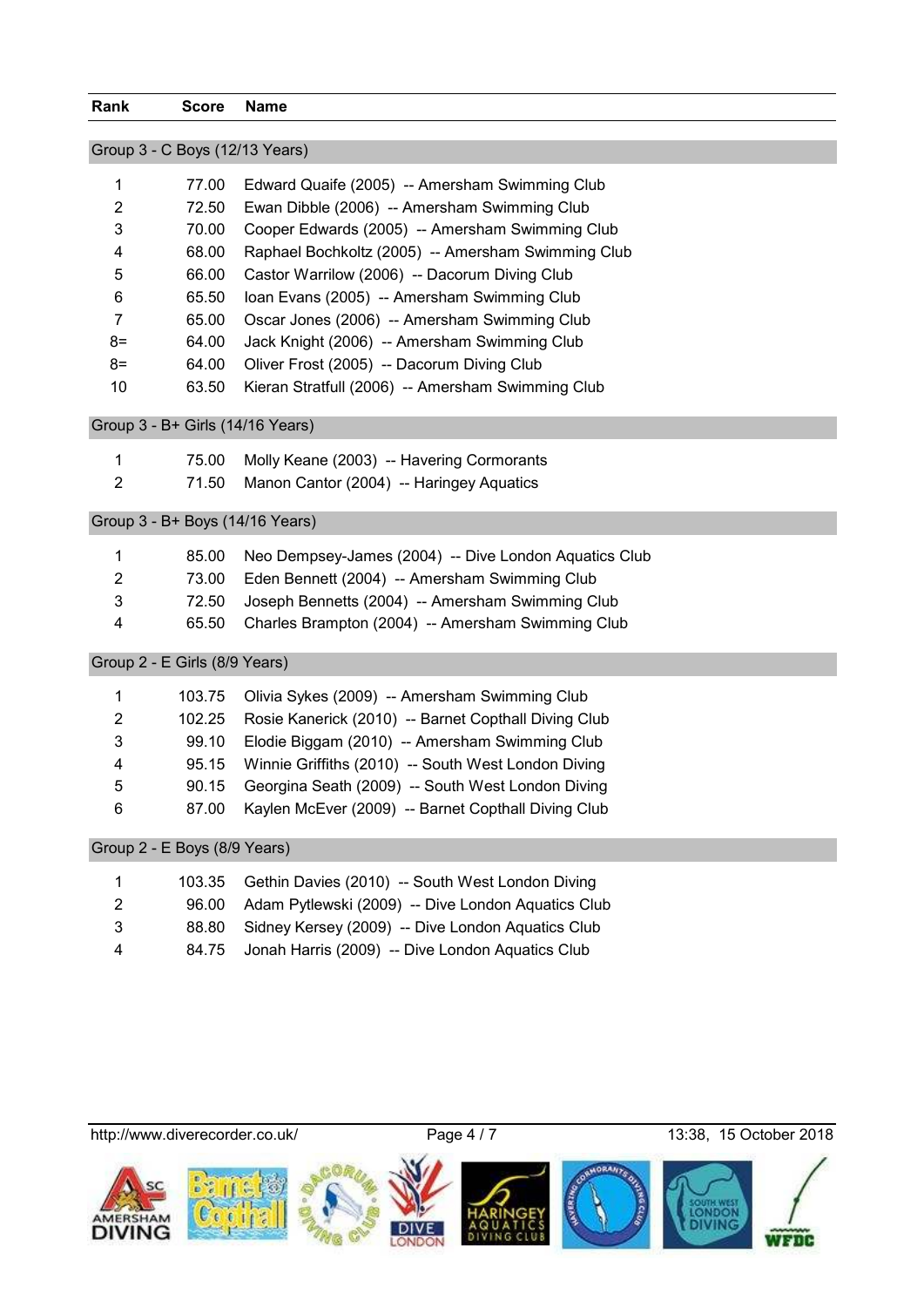#### **Rank Score Name**

#### Group 2 - D Girls (10/11 Years)

| 1 | 100.50 | Ella Brynes (2007) -- Waltham Forest Diving Club      |
|---|--------|-------------------------------------------------------|
| 2 | 95.90  | Daniella Sim (2008) -- South West London Diving       |
| 3 | 95.60  | Natalia Heinrich (2007) -- Dive London Aquatics Club  |
| 4 | 93.20  | Tilly Malik (2007) -- Haringey Aquatics               |
| 5 | 88.30  | Jaime Gilbert (2008) -- Dive London Aquatics Club     |
| 6 | 87.85  | Madison Bradley (2007) -- Barnet Copthall Diving Club |
|   | 87.60  | Olivia Kravetz (2007) -- Barnet Copthall Diving Club  |

#### Group 2 - D Boys (10/11 Years)

| $\mathbf{1}$   | 112.80 | Finn Heath (2007) -- South West London Diving                   |
|----------------|--------|-----------------------------------------------------------------|
| 2              | 102.65 | Oliver McLean (2008) -- South West London Diving                |
| 3              |        | 102.25 Arthur Hawkins (2008) -- Dive London Aquatics Club       |
| $\overline{4}$ |        | 99.75 Nelson Djoumessi Bazzard (2008) -- Amersham Swimming Club |
| 5              | 94.65  | Joe Anderson (2007) -- South West London Diving                 |
| 6              | 92.85  | Lewis Gordon (2008) -- South West London Diving                 |
| 7              | 90.65  | Sam Hamilton (2007) -- Barnet Copthall Diving Club              |

### Group 2 - C Girls (12/13 Years)

| 1 | 109.25 | Elinor Johnson (2006) -- Waltham Forest Diving Club |
|---|--------|-----------------------------------------------------|
| 2 | 102.75 | Paige Jordan (2006) -- Dive London Aquatics Club    |
| 3 | 97.80  | Tilly O'Shea (2006) -- Amersham Swimming Club       |
| 4 | 93.00  | Susan Said (2006) -- Barnet Copthall Diving Club    |
| 5 | 92.50  | Daisy Symons (2006) -- Barnet Copthall Diving Club  |
| 6 | 89.25  | Ruya Kaneko (2005) -- Haringey Aquatics             |
|   | 88.10  | Aina West (2005) -- Haringey Aquatics               |
| 8 | 81.00  | Esther Jacobs (2006) -- Barnet Copthall Diving Club |

# Group 2 - C Boys (12/13 Years)

| $\mathbf 1$ |       | 97.45 George Kundi (2006) -- Dacorum Diving Club         |
|-------------|-------|----------------------------------------------------------|
| 2           | 96.80 | Khalil Zangana (2005) -- Barnet Copthall Diving Club     |
| 3           |       | 92.75 Nathan Pearce (2006) -- Waltham Forest Diving Club |
| 4           | 88.50 | Sam Needham (2006) -- Dacorum Diving Club                |
| -5          | 88.20 | Thomas Wasserman (2006) -- Haringey Aquatics             |
| 6           | 83.10 | Edan Everest (2006) -- Haringey Aquatics                 |

# Group 2 - B+ Girls (14/16 Years)

|    | 102.30 Amy Grayley (2004) -- Amersham Swimming Club       |
|----|-----------------------------------------------------------|
| 2  | 97.95 Emma Gordon (2003) -- Waltham Forest Diving Club    |
| -3 | 95.55 Tal Gurfinkel (2003) -- Barnet Copthall Diving Club |
| 4  | 91.55 Emmy Benyon (2003) -- Dacorum Diving Club           |

http://www.diverecorder.co.uk/ Page 5 / 7 13:38, 15 October 2018

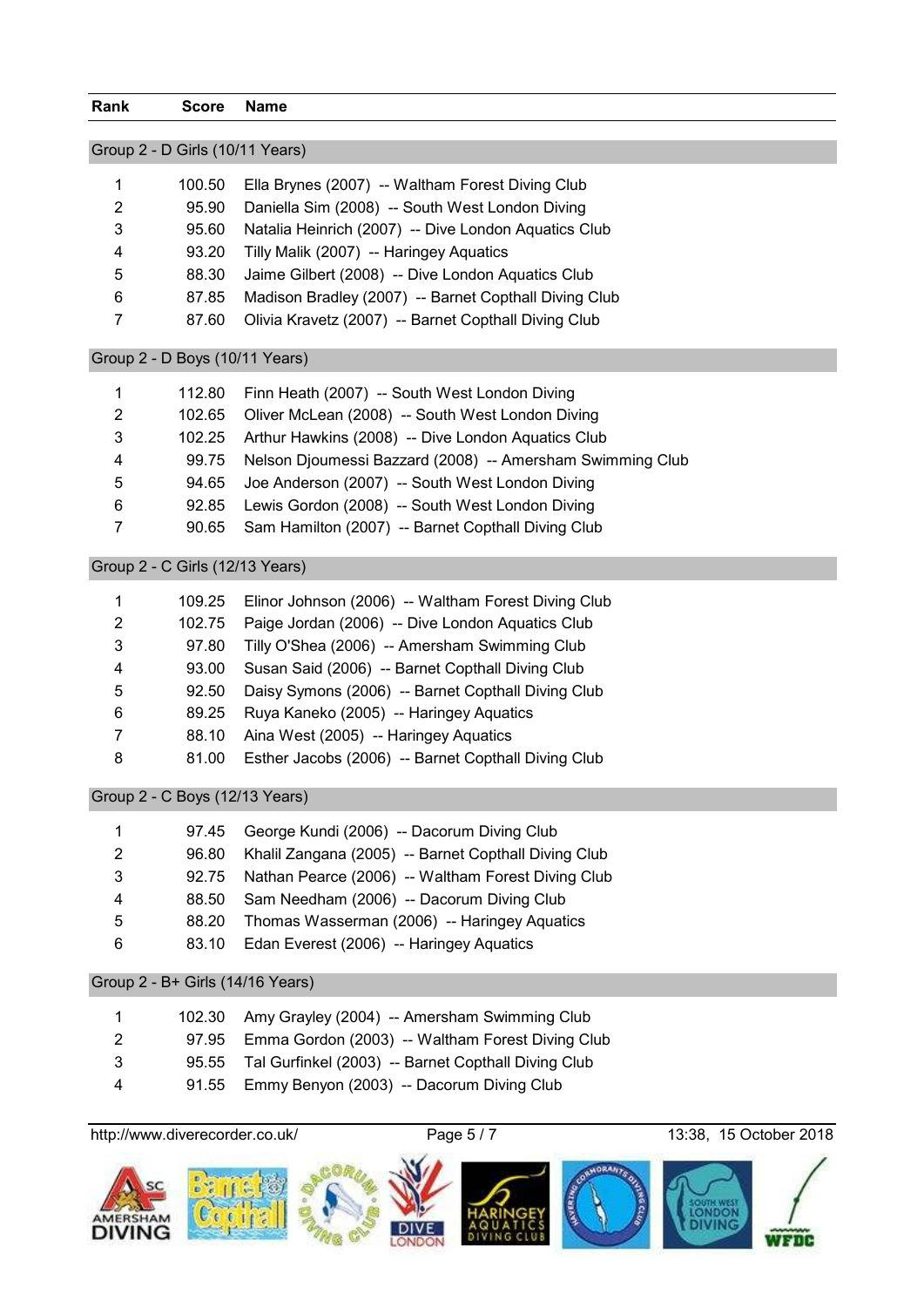| Rank                            | <b>Score</b>                   | <b>Name</b>                                                |  |                        |  |
|---------------------------------|--------------------------------|------------------------------------------------------------|--|------------------------|--|
| Group 2 - B+ Boys (14/16 Years) |                                |                                                            |  |                        |  |
| 1                               | 99.00                          | Ben Merrett (2004) -- Dacorum Diving Club                  |  |                        |  |
| $\overline{2}$                  | 97.30                          | Sam Fryer (2004) -- Dacorum Diving Club                    |  |                        |  |
|                                 |                                | Group 1 - D Boys (10/11 Years)                             |  |                        |  |
| 1                               | 176.70                         | Amir Jelbaoui (2008) -- Barnet Copthall Diving Club        |  |                        |  |
| $\overline{2}$                  | 125.70                         | Sofian Shaukat (2008) -- Barnet Copthall Diving Club       |  |                        |  |
| Group 1 - C Girls (12/13 Years) |                                |                                                            |  |                        |  |
| $\mathbf{1}$                    | 164.15                         | Fizzy Correia (2005) -- Haringey Aquatics                  |  |                        |  |
| $\overline{2}$                  | 157.90                         | Fiona Pabst (2006) -- South West London Diving             |  |                        |  |
| 3                               | 152.60                         | Emer Brownleader (2006) -- Barnet Copthall Diving Club     |  |                        |  |
| 4                               | 146.55                         | Anya Timothy (2005) -- Amersham Swimming Club              |  |                        |  |
| 5                               | 145.85                         | Natasha Ridley Richardson (2005) -- Amersham Swimming Club |  |                        |  |
| 6                               | 142.10                         | Jodi-Faye Hunt (2005) -- Barnet Copthall Diving Club       |  |                        |  |
| $\overline{7}$                  | 135.20                         | Shannon Makilanda (2006) -- Haringey Aquatics              |  |                        |  |
|                                 |                                | Group 1 - C Boys (12/13 Years)                             |  |                        |  |
| 1                               | 165.80                         | Caleb Beer (2005) -- Waltham Forest Diving Club            |  |                        |  |
| $\overline{2}$                  | 164.75                         | Tom Halton (2006) -- Haringey Aquatics                     |  |                        |  |
| 3                               | 153.20                         | Morgan Hockley (2005) -- Amersham Swimming Club            |  |                        |  |
|                                 |                                | Group 1 - B+ Girls (14/16 Years)                           |  |                        |  |
| $\mathbf{1}$                    | 202.95                         | Charlotte Sykes (2003) -- Amersham Swimming Club           |  |                        |  |
| $\overline{2}$                  | 196.30                         | Milana Hazar (2003) -- Dive London Aquatics Club           |  |                        |  |
| 3                               | 190.60                         | Fearna Scott (2004) -- Amersham Swimming Club              |  |                        |  |
| 4                               | 186.90                         | Charlotte Gowers (2004) -- Amersham Swimming Club          |  |                        |  |
| 5                               | 176.55                         | Kayla Tyrassek (2004) -- Amersham Swimming Club            |  |                        |  |
| 6                               | 171.65                         | Lizzie Mason (2003) -- Waltham Forest Diving Club          |  |                        |  |
| 7                               | 164.85                         | Athena Odyessa-Suther (2002) -- Amersham Swimming Club     |  |                        |  |
| 8                               | 159.45                         | Rosie Anderson (2004) -- Havering Cormorants               |  |                        |  |
| 9                               | 144.55                         | Tolani Aradeon (2004) -- Dive London Aquatics Club         |  |                        |  |
| 10                              | 137.40                         | Gina Bonar (2004) -- Barnet Copthall Diving Club           |  |                        |  |
|                                 |                                | Group 1 - B+ Boys (14/16 Years)                            |  |                        |  |
| 1                               | 249.30                         | Casper West (2004) -- Barnet Copthall Diving Club          |  |                        |  |
| $\overline{c}$                  | 208.85                         | Henry Jones (2003) -- Amersham Swimming Club               |  |                        |  |
| 3                               | 190.20                         | Max Buisson (2003) -- Amersham Swimming Club               |  |                        |  |
| 4                               | 150.95                         | Aditya Sembian (2003) -- Barnet Copthall Diving Club       |  |                        |  |
| 5                               | 143.40                         | Ronnie Anderson (2003) -- Havering Cormorants              |  |                        |  |
|                                 |                                |                                                            |  |                        |  |
|                                 | http://www.diverecorder.co.uk/ | Page 6 / 7                                                 |  | 13:38, 15 October 2018 |  |

 $C_{0,0}$ **LONDO DIVING DIVE**<br>LONDON WFDC